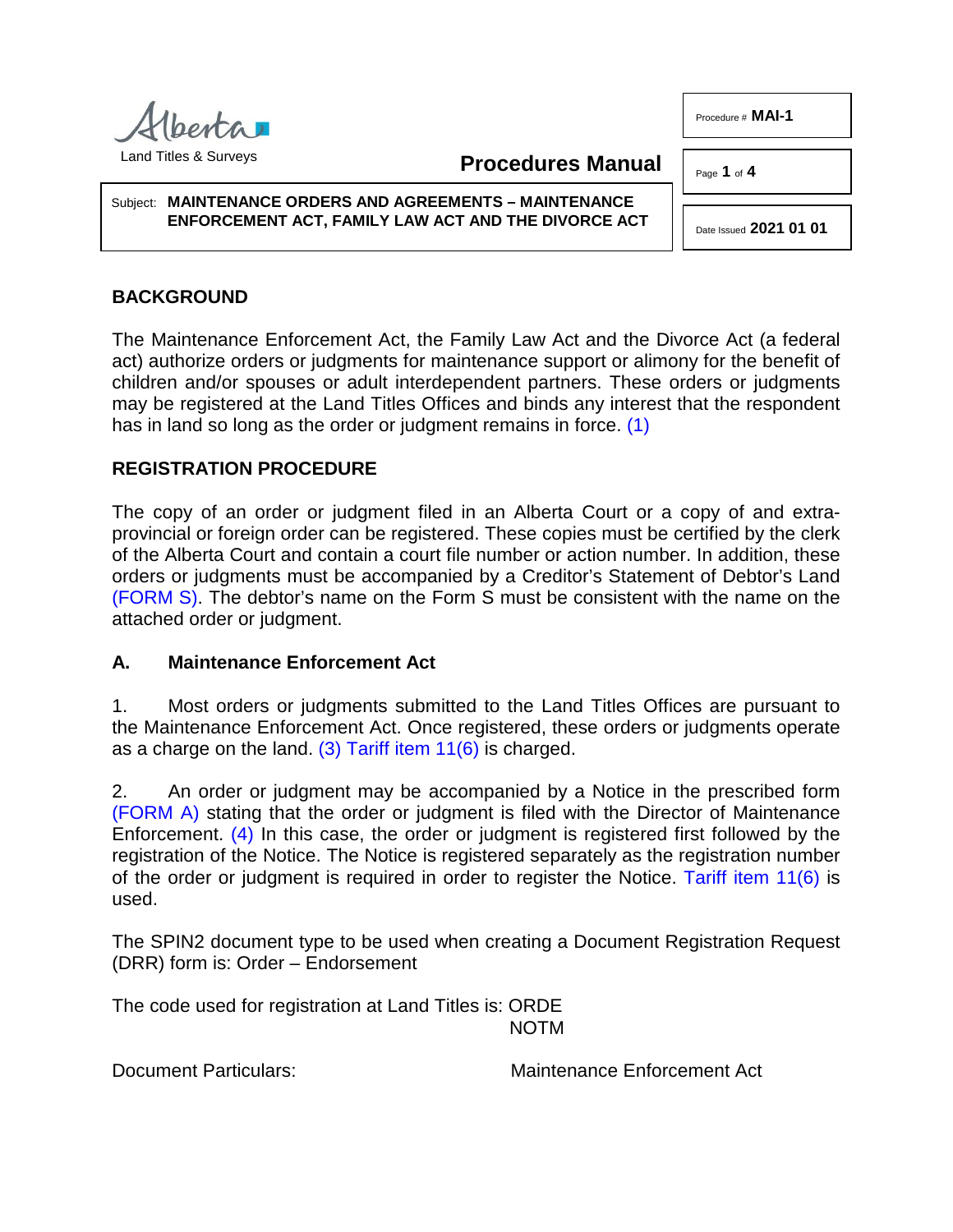<span id="page-1-1"></span><span id="page-1-0"></span>3. A maintenance order or judgment may be discharged or postponed by the person entitled to the benefit of the order. [\(5\)](#page-3-3) If the order or judgment has been filed with the Director of Maintenance Enforcement then the discharge or postponement can only be registered if it is signed by the Director.  $(6)$  In addition, a certified copy of a court order directing the Registrar of Land Titles to cancel the registration of the order against all of part of the land may be registered. [Tariff item 11\(5\)](http://www.servicealberta.ca/pdf/ltmanual/APPENDIXI.pdf) is charged.

The SPIN2 document type to be used when creating a Document Registration Request (DRR) form is: Discharge by Order

The code used for registration at Land Titles is: DISO

<span id="page-1-2"></span>4. The parties to a maintenance order may enter into an agreement providing for maintenance payments to be made. This agreement may be filed with the Court of Queen's Bench and enforced as if it were a maintenance order. [\(7\)](#page-3-5) [Tariff item 11\(6\)](http://www.servicealberta.ca/pdf/ltmanual/APPENDIXI.pdf) is charged.

The SPIN2 document type to be used when creating a Document Registration Request (DRR) form is: Discharge by Order

The code used for registration at Land Titles is: DISO

### **B. Family Law Act**

<span id="page-1-3"></span>1. The Act provides for an order that may direct a person other than the registered owner to execute a transfer of land to the support recipient. [\(8\)](#page-3-6) Both the order and the transfer of land executed by the person named in the order must be submitted for registration. The order must make reference to the section of the Act that is applicable and have compliance with section 191 of the Land Titles Act. The transfer of land must comply with all registration requirements. (see [TRF-1\)](http://www.servicealberta.ca/pdf/ltmanual/TRF-1.pdf) Document code TFLA is used and [Tariff item 3\(1\)](http://www.servicealberta.ca/pdf/ltmanual/APPENDIXI.pdf) is charged.

<span id="page-1-4"></span>2. This Act also provides for a person other than the registered owner to execute a mortgage to secure the payment authorized by the order. [\(9\)](#page-3-7) Both the order and the mortgage executed by the person named in the order must be submitted for registration. The order must make reference to the section of the Act that is applicable and have compliance with section 191 of the Land Titles Act. All other mortgage requirements must be met. (see [MOR-1\)](http://www.servicealberta.ca/pdf/ltmanual/MOR-1.pdf) Document code MORT is used and [Tariff item](http://www.servicealberta.ca/pdf/ltmanual/APPENDIXI.pdf)  [4](http://www.servicealberta.ca/pdf/ltmanual/APPENDIXI.pdf) is charged.

<span id="page-1-5"></span>3. An order under this Act charging real property is also registrable as a mortgage. [\(10\)](#page-3-8) The order must comply with mortgage requirements, make reference to the applicable section of the Act and also comply with section 191 of the Land Titles Act. Title particulars must state "Re: Order" so as to ensure that only an order can be used for discharge purposes. Document code MORT is used and [Tariff item 4](http://www.servicealberta.ca/pdf/ltmanual/APPENDIXI.pdf) is charged.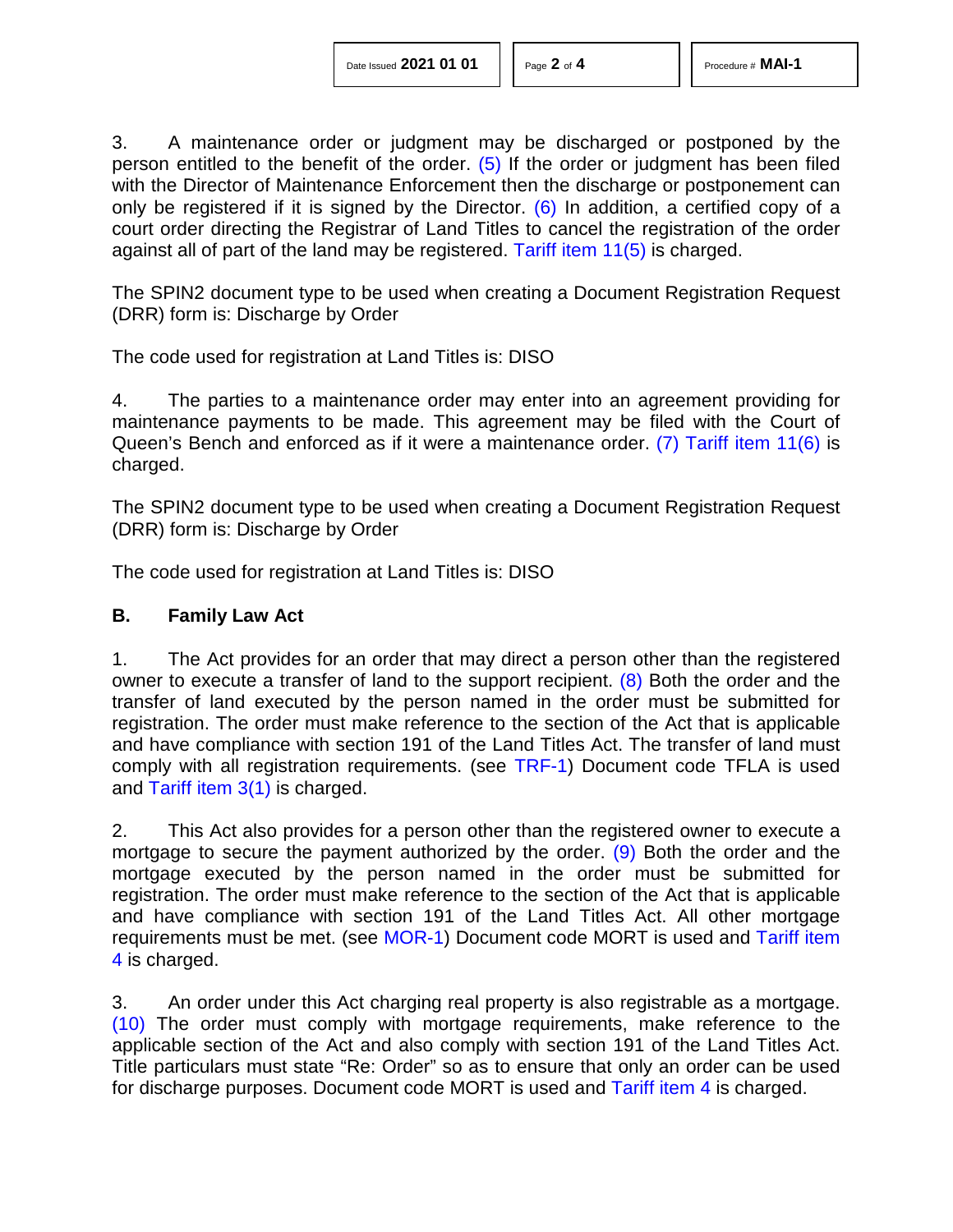<span id="page-2-0"></span>4. An injunction order under this Act can also be registered and restricts the respondent's ability to dispose of the land. [\(11\)](#page-3-9) Document particulars must make reference to the restriction. [Tariff item 11\(6\)](http://www.servicealberta.ca/pdf/ltmanual/APPENDIXI.pdf) is charged.

<span id="page-2-2"></span><span id="page-2-1"></span>5. As part of a support order made under Division 1 or 2, the court may grant exclusive possession of the family home, direct eviction from the family home or restrict access to the family home. [\(12\)](#page-3-10) This order may be submitted to the Land Titles Office and once registered it requires that consent of the spouse or adult interdependent partner in order to dispose of or encumber the property. A court order can dispose of consent but reference must be made to the section of the Act that allows for this. [\(13\)](#page-3-11) As part of the title particulars, a notation must be made to reference that disposition cannot take place without consent. If an order dispenses with consent, then compliance with section 191 of the Land Titles Act is required. [Tariff item 11\(6\)](http://www.servicealberta.ca/pdf/ltmanual/APPENDIXI.pdf) is charged.

<span id="page-2-4"></span><span id="page-2-3"></span>6. Child support agreements and spousal or adult interdependent partner support agreements can be registered [\(14\)](#page-3-12) but must be enforced under the Maintenance Enforcement Act. [\(15\)](#page-3-13) The prescribed form from the Maintenance Enforcement Regulation is to be used. A copy certified by the clerk of the court and submitted with a [FORM S](http://www.servicealberta.ca/pdf/ltmanual/FORMS.pdf) can be registered at the Land Titles Office. [Tariff item 11\(6\)](http://www.servicealberta.ca/pdf/ltmanual/APPENDIXI.pdf) is charged.

<span id="page-2-5"></span>7. An order or judgment under this Act may be discharged by a certified copy of a court order directing the Registrar of Land Titles to cancel the registration against all or part of the land owned by the person ordered to pay maintenance support or alimony. [\(16\)](#page-3-14) [Tariff item 11\(5\)](http://www.servicealberta.ca/pdf/ltmanual/APPENDIXI.pdf) is charged. There are no provisions in this Act to cancel a support agreement as this document is registered pursuant to the Maintenance Enforcement Act.

The SPIN2 document type to be used when creating a Document Registration Request (DRR) form is: Order – Endorsement

The code used for registration at Land Titles is: ORDE

Document Particulars: Family Law Act

### **B. Divorce Act**

<span id="page-2-6"></span>1. The federal Divorce Act does provide for a court to order payment for support of children and spouses. [\(17\)](#page-3-15) These orders can be registered at the Land Titles Office and must be submitted with a [FORM S.](http://www.servicealberta.ca/pdf/ltmanual/FORMS.pdf) [Tariff item 11\(6\)](http://www.servicealberta.ca/pdf/ltmanual/APPENDIXI.pdf) is charged.

The SPIN2 document type to be used when creating a Document Registration Request (DRR) form is: Order – Endorsement

The code used for registration at Land Titles is: ORDE

Document Particulars: Divorce Act